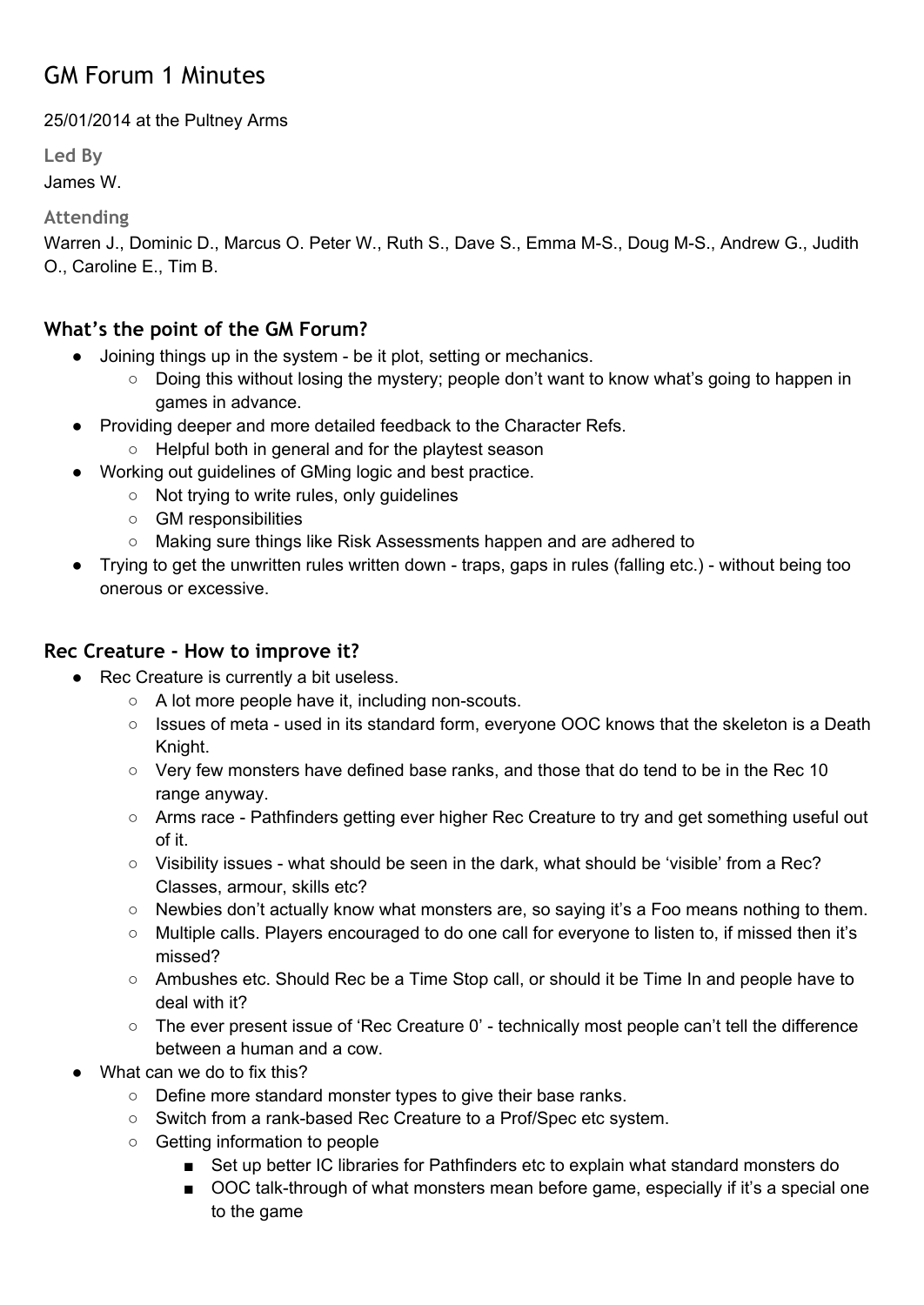- Player Refs become information repository responsible for doling out Rec knowledge as people buy skills
- Some sort of standard Rec Creature sheet system?
	- Letter/number code systems seem to work, if clunky
	- To reduce meta and keep sheets short, have a set of laminated base sheets and tell people which one to use on a given game
	- Should sheets be self-print or provided by the club? If laminated, probably the club.
	- Keep the sheets as simple as possible
- Designated Rec Creature caller in the patrol? Short and full versions for time purposes?
- Agreed to have Dave, Doug and Emma come up with a basic system for playtesting.

## **Playtesting**

- Discussion of list on website
	- Brief discussion of Poison and Disease and why they aren't used
	- Request for additional spells on the Light List
	- Clarification of base skills for Unguilded and Outkingdom.
	- All armour has magic casting penalties? Wardens get a bonus to overcome this? Superior includes option to lower casting penalties?
- Need to organise actual playtesting games to try out changes properly to be arranged at next meeting.

## **Sharing GM created Guilds etcetera between GMs**

- Can go into the Almanack there's room for Guilds, locations, peoples, other nobledoms...
	- NPCs would need either a 'this person' or 'this kit' notice
- Can include as much or little detail as the GM feels comfortable with
- Ideally some sort of template to give people an idea of what to include?
- How official would any of this be? Should information be purely IC, or should there be enough OOC information for GMs to be able to easily use other GMs' stuff with minimal effort?
- Do there need to be rules on how much geography a GM can claim? Similar rules for how much IC resource a character can claim?
- Is there a line between 'thing that is GM-owned/controlled' and 'thing that is club owned/controlled'? Can the former become the latter, for example if a thing becomes freely available or the GM leaves the club?

## **World Plot/Setting**

- Worth splitting things that are purely setting based off from things that are purely rules based? Where is the line between them?
- Worth doing some sort of map reset/cataclysm every so often to deal with dead plotlines?
- Set of quidelines for what's needed to create a Guild etcetera for general play?
- Overarcing world plot
	- Run out by the Character Refs
	- Two or three news bulletins per year (24/36hrs)
	- Limited number of macro plots one has to finish before another can start to avoid orphaned lines
- Rules changes that actively change the setting (new casting list etc) need to make logical sense so running a game or a short arc.